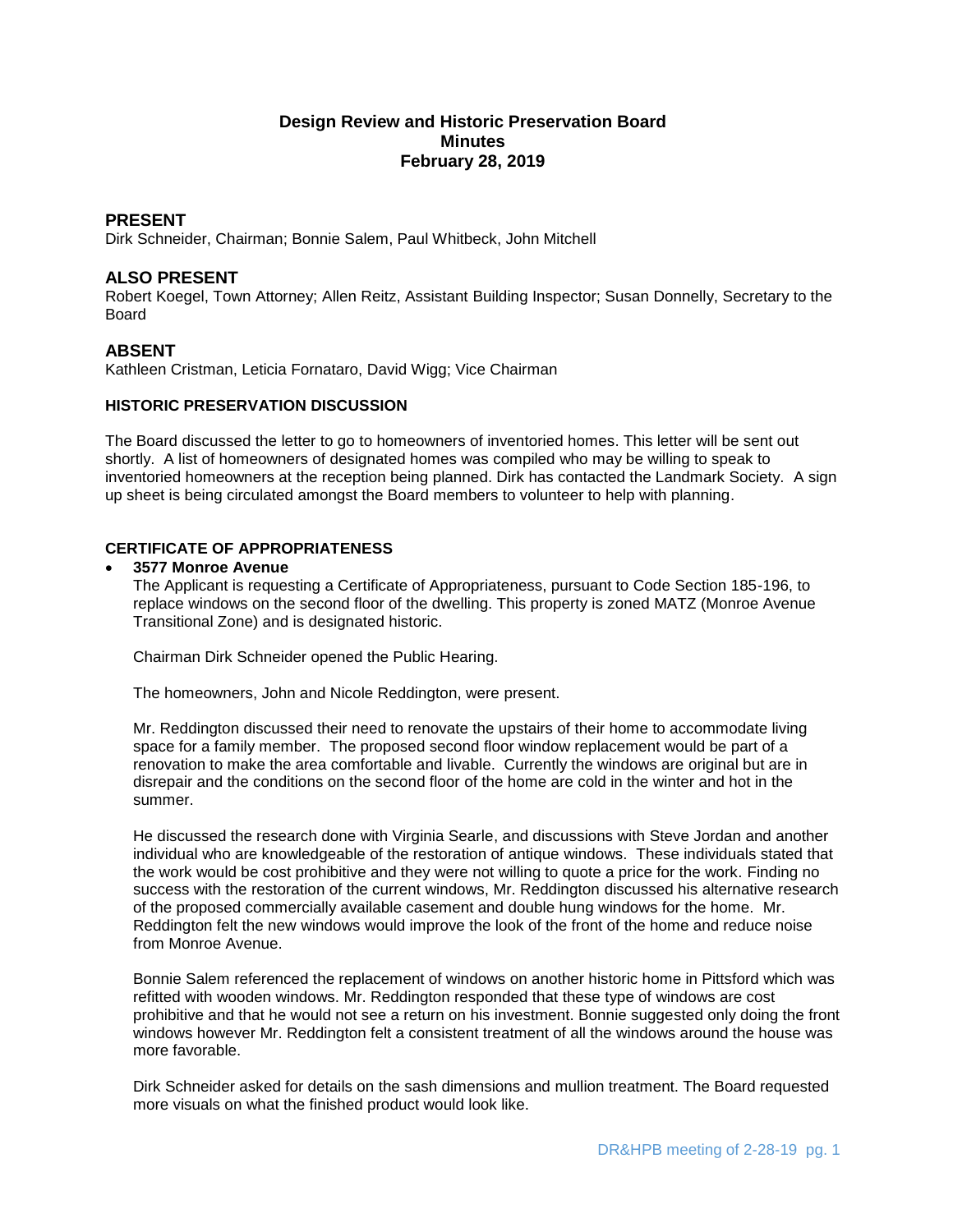Marie Kenton provided public comment on the difference between casement and double hung windows.

Hearing no other public comment, Dirk Schneider moved to close the Public Hearing

John Mitchell seconded. All Ayes.

Discussion continued on the matter so Dirk Schneider reopened the Public Hearing and Bonnie Salem seconded.

All ayes.

The Board encouraged the homeowner to provide further details to tell the story of what they are proposing to do with the window design.

John Mitchell encouraged the Board to judge this home on the context of the area it is located.

Bonnie Salem provided the homeowner the name of an additional window supplier to consult.

John Mitchell made a motion to hold this hearing open pending more details on the project.

Dirk Schneider seconded.

All Ayes.

The Public Hearing is open.

#### **RESIDENTIAL APPLICATIONS FOR REVIEW**

#### **155 West Jefferson Road**

The Applicant is requesting design review for the renovation to an existing porch. The existing porch is approximately 96 sq. ft. and is located to the front of the home. The porch will be framed in, new windows will be added and the exterior will be finished with cedar to blend with the existing architecture of the home.

The contractor, Paul Lent, was present to discuss the proposal with the Board.

Mr. Lent discussed the porch to be enclosed. The Board was in agreement with the concept of enclosing the porch but had questions regarding the window patterns.

The Board felt that they required further information from the homeowner regarding the choice of the proposed windows for the porch enclosures and how that would relate to the rest of the home as the homeowner had not yet made those decisions. The Applicant was asked to return to the Board with additional final decisions and depictions of what windows are proposed.

The Application was held over for further input.

#### **52 Reitz Parkway**

The Applicant is requesting design review for a kitchen, bedroom and front porch addition. The additions will total approximately 609 sq. ft. and includes new vinyl siding, board and batten shutters and a new gable roof in the front.

Barry Barone of Barone Homes was present to represent the homeowner of this property.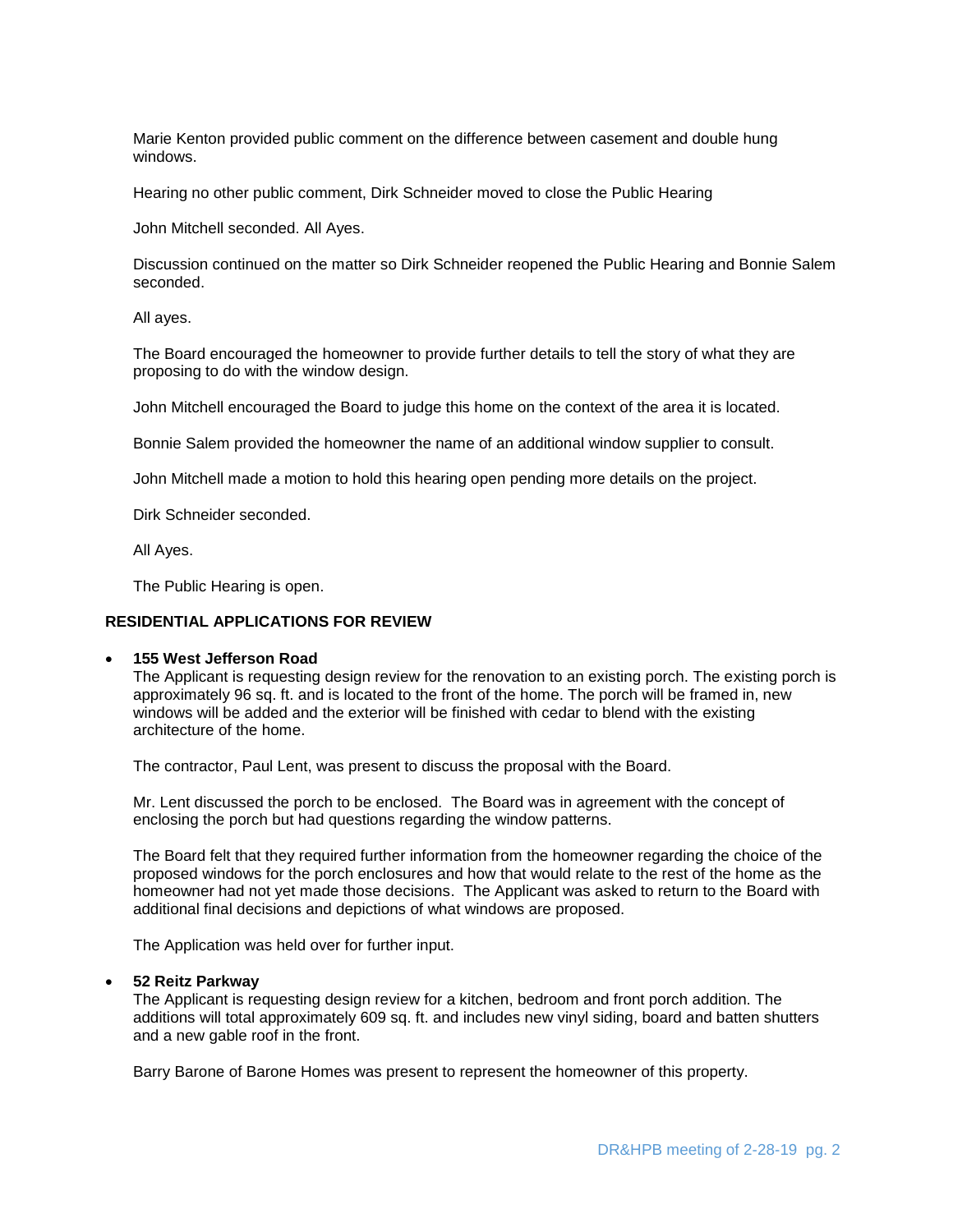Mr. Barone discussed the two proposed additions on the home. He also stated the entire house would be re-roofed. He discussed that the home will have white trim and may have a new white craftsman style 16' garage door installed. A new gable over the front door will enhance the ranch home. The gable will have shake shingles.

The original fieldstone is proposed to be kept as is, but the homeowner is yet undecided. The Board strongly recommended that this original stone be retained.

The Board inquired as to whether the windows will have mullions or be one over one pane windows. This is yet to be decided by the homeowner. The Board recommended that the mullions on the top is more indicative of the craftsman style the design is going for.

John Mitchell moved to accept the application as submitted. Paul Whitbeck seconded.

All Ayes.

### **507 Allens Creek Road**

 The Applicant is requesting design review for the addition of an exercise room. The addition will be approximately 503 sq. ft. and will be located to the rear of the garage.

Marie Kenton, of Ketmar Development, was present to discuss this proposed construction.

The proposed addition will be on the backside of the home and only visible to one abutting neighbor.

Other proposed cosmetic changes on the home include the addition of a cupola, the change of the brick embellishments to stone, board and batten detailing, an eyebrow arch over the front door and the addition of a mini garage door on the backside.

Bonnie Salem moved to accept the application as submitted. John Mitchell seconded.

All Ayes.

## **COMMERCIAL APPLICATION FOR REVIEW**

#### **3300 Monroe Avenue**

The Applicant is requesting design review for a new business identification sign. The sign will be approximately 35.7 sq. ft. with a white acrylic face, black aluminum return and LED lighting on a silver color raceway.

Lei Yang representing Tai Chi Bubble Tea was present to discuss the application.

 The Board reviewed the proposed sign. The letters will be lit in white similar to other signs on the building frontage. The bottom letters will be similar to the other letters on the building and the top letters will be the style of the letters for the franchise.

Paul Whitbeck moved to approve the application as submitted. Dirk Schneider seconded.

All Ayes.

### **OTHER – REVIEW OF 2/14/2019 MINUTES**

The minutes of the February 14, 2019 meeting were approved as written.

All Ayes.

The meeting adjourned at 8:25 pm.